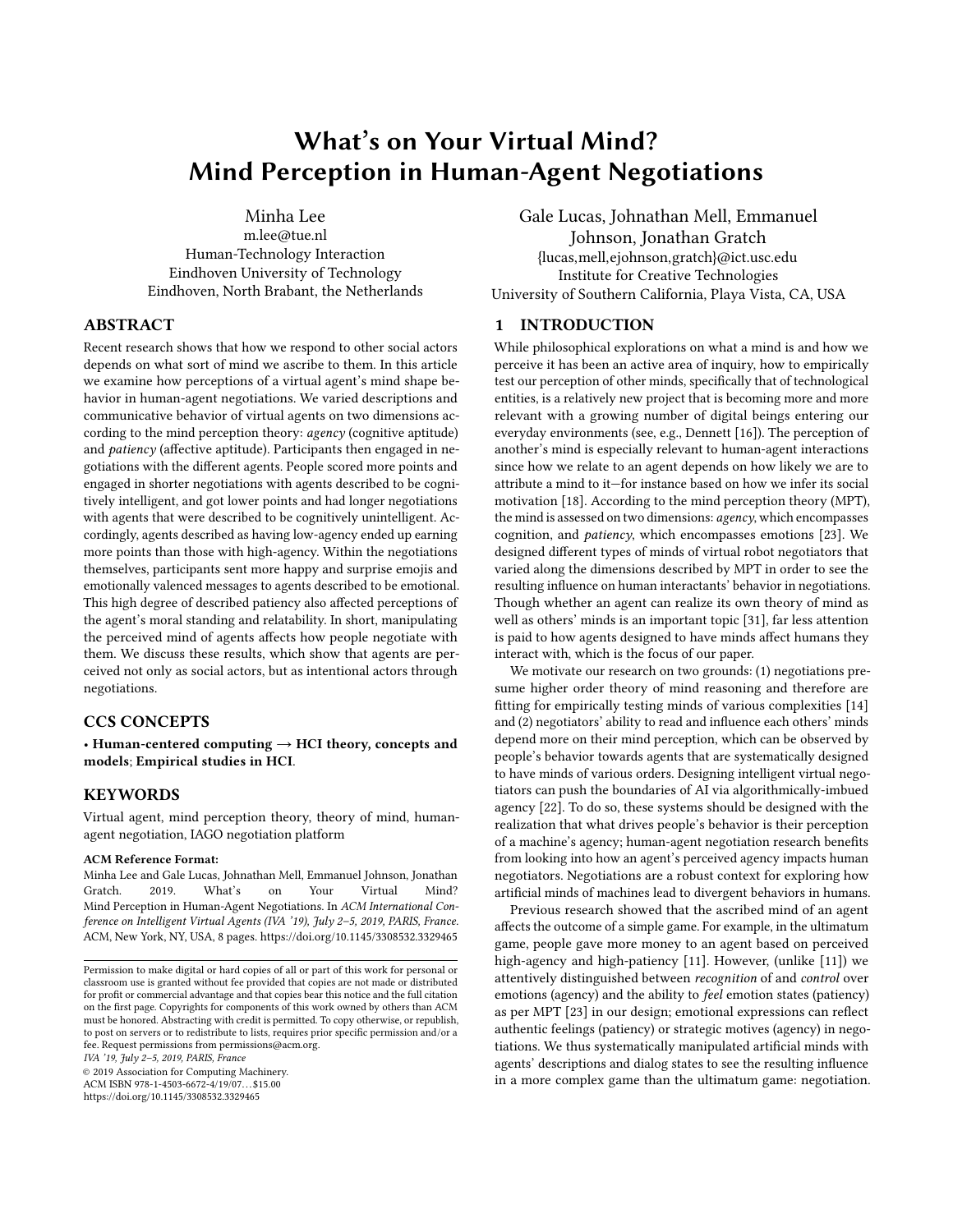Negotiations allow people to interactively perceive an agent's mind; changes in perceived mind over time affect human-agent negotiations, which is the primary exploration underlying our study. Our results demonstrate that people earned higher points against an agent that appeared to have high-agency, and participants did worse against and negotiated longer with an agent purported to have low-agency. Agents that had high-patiency did not directly impact game points, but did affect people's behavior. People sent them more emojis and messages laced with emotional language. People's behavior thus suggests that the perceived mind is critical in seeing agents not just as social actors, but as intentional actors. To frame our study, we present relevant works on theory of mind, mind perception, and negotiation in relation to human-agent interactions, followed by our method and results. We then discuss implications of our findings.

## 2 BACKGROUND

#### 2.1 Theory of mind

The ability to attribute mental states to oneself and/or others is known as having a theory of mind [\[41\]](#page-7-8). The most commonly attributed mental state is intent [\[41\]](#page-7-8). This intentionality, or the directedness of mental processing to some end, is purveyed as a hallmark of having a mind, yet a motley of mental states such as beliefs or desires adds more complexity to what a mind is [\[15,](#page-7-9) [16,](#page-7-1) [30\]](#page-7-10). In attributing intent to an agent, we attempt to predictively piece together what the agent wants or believes in order to make sense of who the agent is to ourselves [\[15\]](#page-7-9). One utilizes the theory of one's own mind as a requisite for recognizing other minds, even for non-human entities [\[18\]](#page-7-2). People thus have a tendency to be biased towards their own minds as a frame of reference when interacting with humans and agents [\[31\]](#page-7-4).

Through a course of a shared activity, interactants can form a theory of each other's mind, which helps them find a common ground [\[30\]](#page-7-10). At the same time, what one expresses to the other party does not need to accurately reflect one's actual intentions and is often conditional to environmental or situational demands [\[15\]](#page-7-9). This introduces different degrees of having a mind. The theory of mind at zero-order is to be self-aware (impute mental states to self), at first-order it is to be self- and other-aware (impute mental states to self and others), and at higher-order it is to use self- and other-awareness to modify behavioral outcomes (regulate mental states of self and others) [\[14\]](#page-7-5). Social actors can be ascribed minds of zero-order to higher order, yet intentional actors often require higher-order minds, especially in cognitively challenging tasks like negotiation [\[14\]](#page-7-5).

The mind perception theory (MPT) helps to systematically design minds of various orders and to empirically test the perception of artificial minds, which are key challenges in research. The mind is perceived on two continuous dimensions of agency and patiency [\[23\]](#page-7-3). Agency refers to the ability to plan, think, remember, to know right from wrong, etc., and these items assess how much control an agent has over its actions and feelings to behave intentionally [\[23\]](#page-7-3). Patiency is defined by having the propensity to feel joy, pleasure, fear, etc. [\[23\]](#page-7-3). While we refer to patiency as affective capacity, it also includes biological states like hunger or pain as experiential factors [\[23\]](#page-7-3). To note, perceived agency and patiency are not independent

of each other [\[23,](#page-7-3) [40\]](#page-7-11). People's assumptions about agency can drive perceptions on patiency, and vice versa; cognition and affect cannot be neatly separated [\[8\]](#page-7-12). More broadly, MPT dimensions conceptually relate to the stereotype content model (SCM). SCM deals with interpersonal perceptions of social group members based on two dimensions of competence, e.g., intelligent, competitive, confident, and warmth, e.g., friendly, good-natured, sincere [\[19\]](#page-7-13). Competence items evoke agency and warmth items are reminiscent of patiency, though the aims of two scales differ [\[28\]](#page-7-14). To generalize, items on agency and competence have more to do with cognitive reasoning while patiency and warmth relate to affective qualities.

MPT confers an entity with a perceived mind to be a moral agent, i.e., doer of a moral/immoral deed, and a moral patient, i.e., recipient of a moral/immoral deed [\[26\]](#page-7-15). Entities with minds can play either of the two roles to different degrees, although they are most likely to be typecast solely as a moral agent or a patient in a given scenario [\[26\]](#page-7-15). While moral agents and patients both can have moral standing (e.g., the standing to be protected from harm and to be treated with fairness and compassion), entities who act cruelly or cause harm are bestowed lowered moral standing as well as lowered agency [\[29\]](#page-7-16). Morally relevant acts can therefore influence the perceived intentionality of a moral agent, which makes these acts relevant to negotiations.

Between humans, our relations to others fulfill our "need to belong" [\[1\]](#page-7-17). And, how we relate to non-human agents is informed by our human-human interactions [\[31\]](#page-7-4). Though people normally grant low intentionality and theory of mind to agents [\[23,](#page-7-3) [49\]](#page-7-18) agents can be treated in a human-like social fashion [\[6,](#page-7-19) [39\]](#page-7-20). For example, people are willing to help out a computer that was previously helpful to them [\[20\]](#page-7-21), punish those agents that betray them [\[35\]](#page-7-22), and grant personality traits to computers based on text-based chats [\[37\]](#page-7-23). Humans do not need to be ascribed higher-order minds to be treated socially, like when adults talk to newborns. Additionally, the belief that one is interacting with a mere machine can allow one to divulge more personally sensitive information to an agent than a human, for a machine is not seen to be judgmental like a human [\[33,](#page-7-24) [36\]](#page-7-25). At the same time, when agents are made to look like humans, people apply certain stereotypes based on appearance, e.g. the perceived gender or race of virtual humans and robots affects people's behaviors toward them [\[3,](#page-7-26) [17,](#page-7-27) [44\]](#page-7-28). In sum, people may have preconceived beliefs about agents having low-order minds compared to them, yet by treating agents as social actors, they apply certain social stereotypes such as gender or race-related biases towards agents that have human-like appearances.

Machines may be treated differently when attributed with higherorder minds. When it comes to complex interactions that unfold over time in which a machine's goals are unclear for human interactants, the focus shifts from machines as social actors to machines as intentional actors, incorporating the possibility that machines can be attributed with higher-order minds. Research suggests that agents can be perceived to have higher-order minds through various manipulations. For one, when an agent is given affective richness and portrayed as an emotional entity, it can be granted a human-like mind [\[25\]](#page-7-29). Besides emotions, the attribution of mind can arise from goal-directedness coupled with cognitive ability (a high degree of intentionality), which the agency dimension of MPT captures. In a study that asked participants to attribute intentionality to a robot,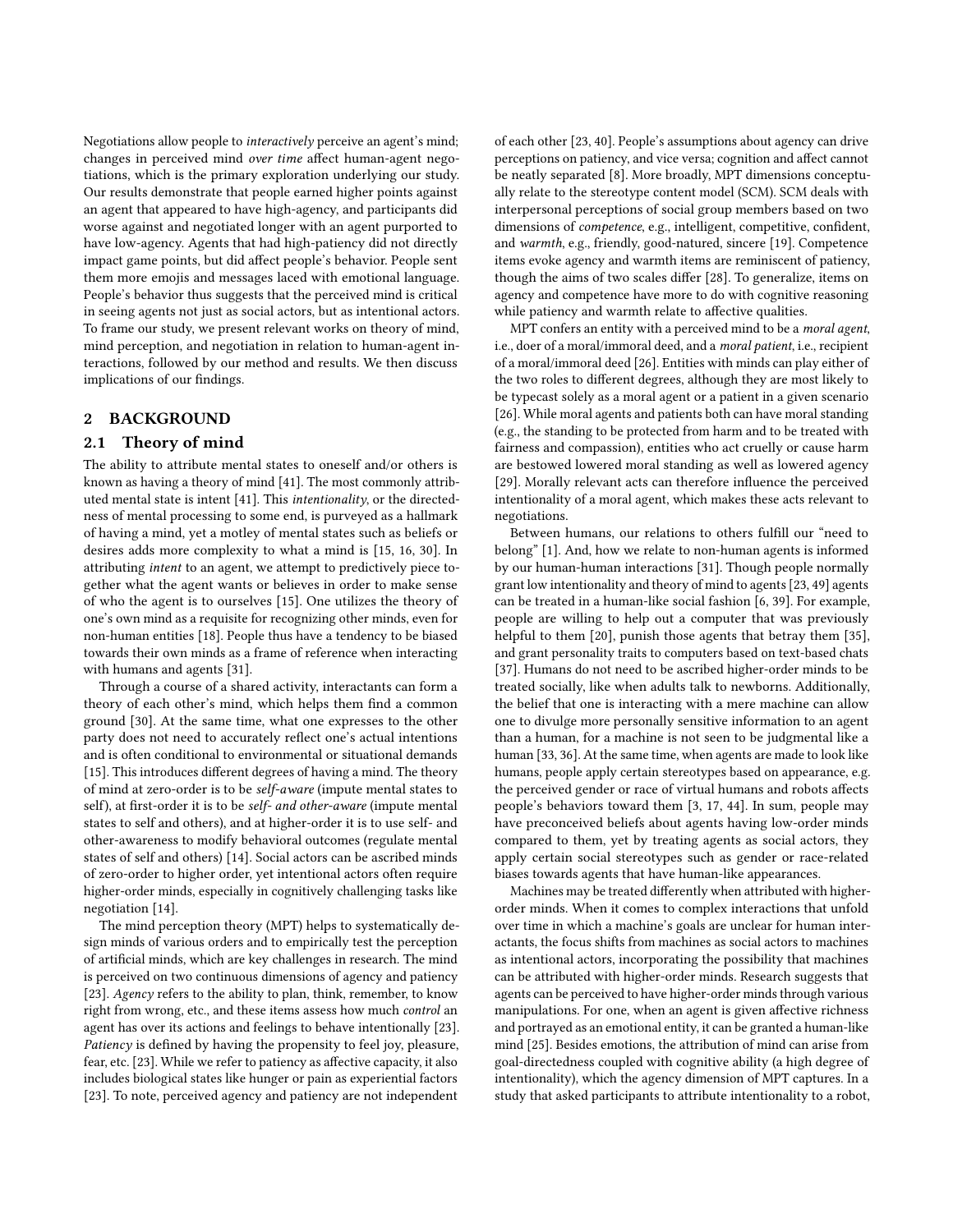computer, and human, the task of object identification resulted in low intentionality attribution to both a robot and computer compared to a human [\[32\]](#page-7-30). But, higher intentionality was attributed to a robot, more so than a computer, when it practiced goal-driven gaze towards selective objects; when people were asked to observe an agent's gaze direction, perceived intentionality behind the agent's action increased, meaning that people's initial bias that agents do not have an intentional stance can be overridden based on manipulated context [\[32\]](#page-7-30). One context that is ripe for manipulating the perceived mind of an agent is negotiation.

## 2.2 Human-human vs. human-agent negotiations

Negotiation is a process by which different parties come to an agreement when their interests and/or goals regarding mutually shared issues may not be initially aligned [\[7\]](#page-7-31). Also, negotiation may involve joint decision-making with others when one cannot fulfill one's interests and/or goals without their involvement [\[47\]](#page-7-32). The concept of fairness as a component of morality [\[21\]](#page-7-33) can be estimated in negotiations through measurable components, such as negotiation outcomes (e.g., points per player) or process measures (e.g., how many offers a player made to the opponent) [\[47\]](#page-7-32). Thus, self- and other- regard is inherent to negotiations, encompassing complex socio-psychological processes [\[46\]](#page-7-34). Negotiations therefore involve theory of mind reasoning; negotiators have to reason about each others' intentions, trade-offs, and outcomes as a cognitively taxing process [\[22\]](#page-7-6). Especially if negotiators have to cooperate and compete, such as during a mixed-motive negotiation, they often rely on a higher-theory of mind [\[14\]](#page-7-5). Mixed-motive negotiations are pertinent scenarios for observing how players attempt to decipher and shape each other's intentions and beliefs, when players engage in higher-order mind perceiving and reasoning.

There are similarities and differences between human-human and human-agent negotiations, though more research is necessary for definitive comparisons. The similarities are that emotions expressed by players affect people's negotiation approach, be it with virtual negotiators [\[9\]](#page-7-35) or human negotiators [\[4,](#page-7-36) [38\]](#page-7-37). An agent's expressed anger, regret, or joy (both facial and textual expressions) influence how human opponents play against it [\[9\]](#page-7-35), extending the view that emotions in human-human negotiations reveal strategic intentions and influence outcomes [\[4,](#page-7-36) [38\]](#page-7-37). To add, priming people's belief about the negotiation (emphasizing cooperation vs. exploitation at the start) impacts human-agent negotiations [\[13\]](#page-7-38), echoing how framing of a game in itself for human-human negotiations results in divergent outcomes [\[42\]](#page-7-39). Increasingly, agents are capable of using complex human-like strategies in negotiation, and the perceived gap between humans and agents may continue to shrink [\[2\]](#page-7-40).

However, people still do have preconceptions about agents' lack of human-like mind in many negotiation scenarios. Specifically, a human opponent is granted agency by default, but a machine's agency can be independent of or dependent on a human actor; the belief about the agent (autonomous vs. human-controlled agent) can result in different tactics adopted by human players [\[9,](#page-7-35) [12\]](#page-7-41). In another study, when machines with higher-order minds negotiated with people, both parties ended up with higher scores (larger joint

outcome) when machines made the first bid, but not when humans made the first offer [\[14\]](#page-7-5). In simple games, people are likely to allocate more goods to agents that have a high degree of humanlike mind, based on perceived agency and patiency [\[11\]](#page-7-7). Thus, an agent's mind and a human player's perception of an agent's mind are crucial to how their negotiation unfolds [\[11\]](#page-7-7). We focused on the latter, the perception of an agent's mind through negotiations as an interactive context.

## 2.3 Research question

The research question of our study is as follows. In what ways do manipulated agency and patiency via dialog states and descriptions of a virtual agent that negotiates with a human influence the negotiation outcome and process? We expected that agency would drive participants to partake in heightened engagement with the agent to (1) increase the joint outcome of the negotiation (regardless of who wins) and (2) would cause participants to seek more game-relevant information from the agent (send more messages on preferences and offers to the agent). Higher joint outcome implies greater cognitive effort, for it requires players' usage of higher-order theory of mind reasoning to increase the size of the "pie" for mutually beneficial ends. We hypothesized that patiency would increase other regard; participants would grant the agent (1) fairer allocations and (2) would send greater numbers of emotionally-valenced messages. Agency and patiency were assumed to both contribute to negotiation outcome and processes [\[11\]](#page-7-7). In addition, we were interested in whether or not MPT dimensions relate to competence and warmth (corresponding SCM dimensions), as well as participants' judgment of the agent's moral standing and relatability. We looked at adjacent concepts such as SCM and moral standing to more holistically understand how minds of artificial agents are viewed.

## 3 METHODS

## 3.1 Design



Figure 1: Negotiation interface

Our agent was a virtual robot that was simple in appearance (Figure 1), without any gender, race, or other highly anthropomorphic traits that may trigger people's biases [\[3,](#page-7-26) [17,](#page-7-27) [44\]](#page-7-28), which helped to drive the perception of its mind based on its behavior rather than its looks. We used a configurable negotiation platform (IAGO) that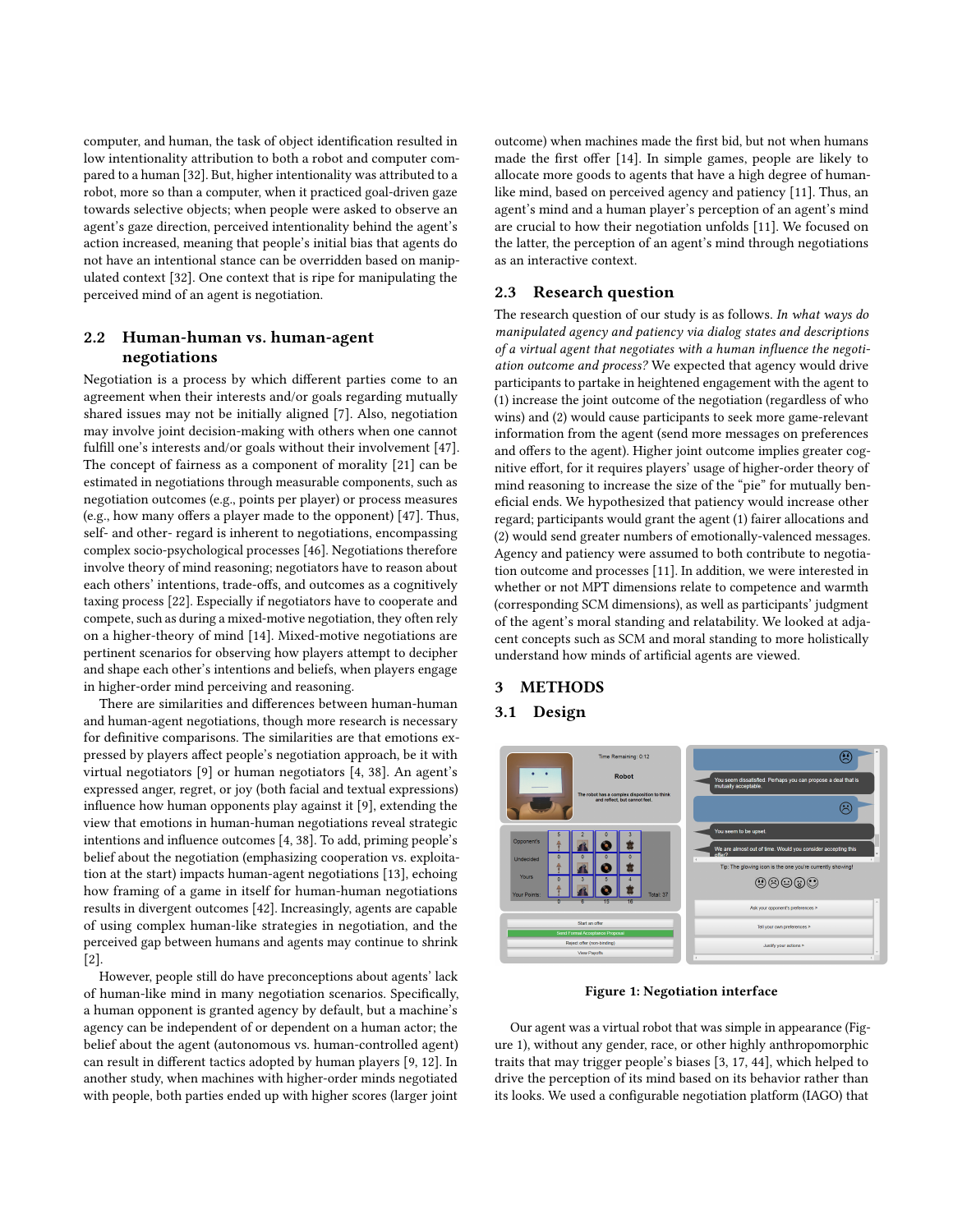<span id="page-3-0"></span>

| Robot type                | Description                                               | Dialog                                             |
|---------------------------|-----------------------------------------------------------|----------------------------------------------------|
| Low-Agency Low-Patiency   | The robot does not have a complex disposition to think,   | "Preparing offer." "Affirmative." "Does not com-   |
|                           | feel, and reflect.                                        | pute."                                             |
| Low-Agency High-Patiency  | The robot has a complex disposition to feel, but cannot   | "I like this!" "Yay! I'm happy." "OhI'm sad"       |
|                           | think or reflect.                                         |                                                    |
| High-Agency Low-Patiency  | The robot has a complex disposition to think and reflect, | "This is the most logical offer." "I inferred that |
|                           | but cannot feel.                                          | you would accept this deal." "You seem to be up-   |
|                           |                                                           | set."                                              |
| High-Agency High-Patiency | The robot has a complex disposition to think, feel, and   | "I'm going to make this offer." "I feel so good    |
|                           | reflect.                                                  | about negotiating with you!" "OhYour sadness       |
|                           |                                                           | makes me feel sad"                                 |
|                           |                                                           |                                                    |

Table 1: Agent types and excerpts from their descriptions and dialogs

allows for designing custom negotiation experiments. It features emotional communication (participants can click on different emojis to send to an agent; see Figure 1), as well as customizable agents (e.g., agents' pictures can have different emotional expressions as reactions to people's behavior) [\[34\]](#page-7-42).

We employed a 2X2 between-participants factorial design of High vs. Low Agency and High vs. Low Patiency dimensions. Agency and patiency were manipulated in two ways. There were descriptions of the agent presented before the negotiation and shortened versions of descriptions appeared next to the picture of the agent (Figure 1) during the experiment. We also modified dialog states of the agent, i.e., how it "talked" (Table [1](#page-3-0) lists excerpts). The sentence structure of our descriptions was modeled after previous research on moral standing [\[29,](#page-7-16) [40\]](#page-7-11). We used the items of the MPT scale [\[23\]](#page-7-3) to construct the content of the descriptions and the dialogs. To illustrate, one agency item, "the robot appears to be capable of understanding how others are feeling" was translated to the agent having an awareness of the participant's emotion states during the negotiation, e.g., a "sad" emoji from the participant resulted in "you seem to be upset" message from the high-agency low-patiency agent while the agent's expression remained neutral (Figure 1). This suggests high-agency, but does not directly translate to a complete lack of emotional capacity (the agent is aware of the other player's emotion states), even though the description stated it "cannot feel". We attempted to imbue the high-agency low-patiency agent with an awareness of others' emotions (e.g. - "you seem to be upset") whilst not being emotionally expressive itself, which are two different, but often conflated, design elements of affective virtual agents. In contrast, the low-agency low-patiency agent did not use emotional language or expressions (static neutral face) and always responded to participants' emojis with the statement "does not compute". Hence, unlike prior work [\[11\]](#page-7-7), our agency and patiency manipulation separated an agent's awareness of displayed emotions (agency) from actually feeling emotions (patiency). We imbued agency and patiency features into agents' descriptions and dialogs that occur over time in a negotiation (Table 1), which is how we carefully manipulated the mind dimensions according to MPT (in contrast to [\[11\]](#page-7-7)).

We piloted our manipulation (descriptions and dialogs) before the main experiment. After reading agency dialogs, pilot study participants assigned them with both perceived agency  $F(1, 308) =$ 4.95, p = .027, and patiency  $F(1, 308) = 7.39$ , p = .007, and there was no interaction  $F(1, 308) = .348$ , p = .556. Patiency dialogs resulted in significance for perceived patiency  $F(1, 308) = 12.20$ ,  $p = .001$ and non-significance for perceived agency  $F(1, 308) = .783$ , p = .377, with no interaction  $F(1, 308) = .104$ , p = .748. Agency descriptions were assigned perceived agency  $F(1, 249) = 42.09$ ,  $p = .00$  and perceived patiency  $F(1, 249) = 29.98$ ,  $p = .00$  and no interaction was found  $F(1, 249) = 1.31$ ,  $p = .254$ . The patiency descriptions were significant for both perceived agency  $F(1, 249) = 17.49$ , p = .00 and perceived patiency  $F(1, 249) = 59.86$ ,  $p = .00$  with a significant interaction  $F(1, 249) = 5.78$ ,  $p = .017$ . We concluded that perceived agency and patiency of descriptions and dialogs were significant for the corresponding dimensions, even if they were not perfectly orthogonal. In fact, Gray et al.'s original MPT data showed a high correlation between two dimensions at  $r(11) = .90$ ,  $p < .001$  [\[23,](#page-7-3) [40\]](#page-7-11). We therefore proceeded with using dialogs and descriptions in the main experiment based on our pilot study.

As a reminder, only dialogs and descriptions differed between agents (Table 1). Also in all negotiations, there were 7 clocks, 5 crates of records, 5 paintings, and 5 lamps, with different values per item per player for records and lamps (Table 2). All agents began the negotiation by proposing the same starting offer (Table 3). The negotiation structure was partially integrative and partially distributive, meaning that half of the items were equally valuable to both players (distributive) while the other half of items had different values for players (integrative). This allows players to potentially "grow the pie" in a cooperative fashion through in-game communication while still playing competitively. Before the negotiation, participants were informed only about what they preferred. They were told prior to the experiment that one person who earned the highest points against the agent would get \$10 as a bonus prize.

<span id="page-3-1"></span>

|                          | Clocks |  | Records   Paintings   Lamps |  |  |
|--------------------------|--------|--|-----------------------------|--|--|
| Robot                    |        |  |                             |  |  |
| Human                    |        |  |                             |  |  |
| Tahla 9. Dainta nan itam |        |  |                             |  |  |

Table 2: Points per item

All agents' negotiation strategy was based on the minimax principle of minimizing the maximal potential loss [\[34\]](#page-7-42); the agent adjusted its offers if the participant communicated his/her preferences, and strove for fair offers, while rejecting unfair deals. The agent did not know participants' preferences, but assumed an integrative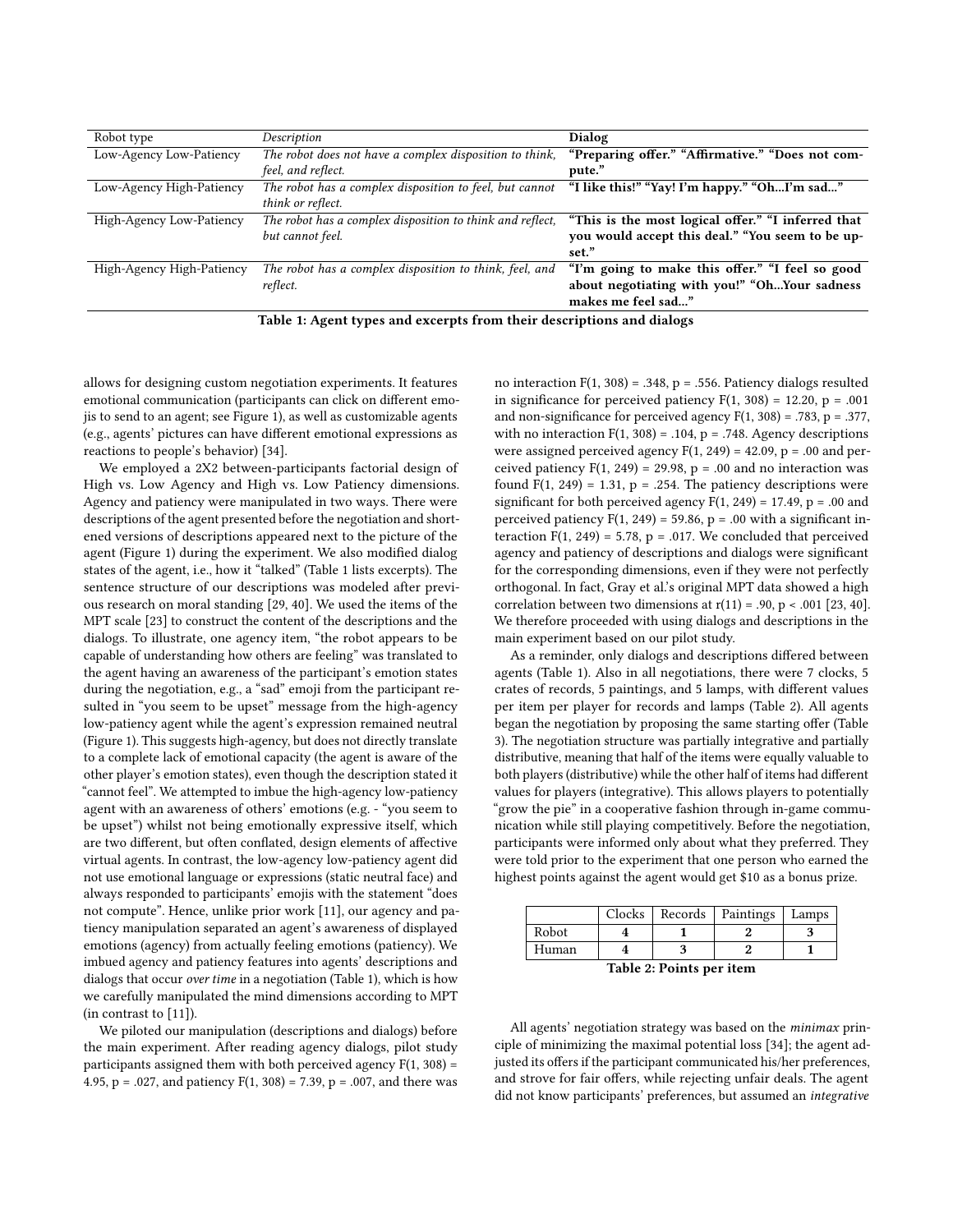structure. The agent made a very lopsided first offer (as a form of "anchoring") as shown in Table 3: it took almost all clocks (equally the most valuable item for both players), it allocated more lamps to itself (more valuable for itself) and gave more records to the participant (more valuable for the participant), and equally distributed the paintings (equally valuable item).

|           | Clocks | Records | Paintings | Lamps | Points |
|-----------|--------|---------|-----------|-------|--------|
| Robot     | $6*4$  | $0*1$   | $2^*2$    | $4*3$ | $= 40$ |
| Undecided |        |         |           |       |        |
| Human     | $0^*4$ | $4*3$   | $2*2$     | $0*1$ | $= 16$ |

| Table 3: Starting offer as item * points = total points |  |  |  |  |  |
|---------------------------------------------------------|--|--|--|--|--|
|---------------------------------------------------------|--|--|--|--|--|

## 3.2 Participants

226 participants residing in the U.S. were recruited on Amazon Mechanical Turk. We had 135 men (59.7%), 90 women, and 1 of undisclosed gender. Participants were all over 18 years of age. 53.5% were between the ages of 25 and 34 (121 participants). As for other participants, 17 were between 18-24 years of age, 47 were between 35-44 years of age, 26 were between 45-54 years of age, 13 were between 55-64 years of age, and 2 were between 65 and 74 years of age. 87.2% identified as White/Caucasian (197 participants), and 10 as Black/African Americans, 6 as Native Americans/American Indians, 14 as Asian Americans, and 1 identified as Black/African and Asian American. 60.6% had some college education or above.

#### 3.3 Procedure and measurements

Participants got a link to the survey on Amazon Mechanical Turk, which first contained the informed consent form, questions on participants' current emotion states and demographic information. Then participants read the description of an agent based on the randomly assigned condition (Table 1 shows four conditions) and answered attention check questions about the description. After that, they read the instruction about the negotiation task, followed by additional attention check questions about the task, which they had to pass to go to the actual negotiation interface. They had up to 6 minutes to engage in a negotiation of four different goods (Table [2\)](#page-3-1), and the count-down of time was displayed on the interface (Figure 1). Upon completion of the negotiation, participants finished the second part of the survey of our measurements.

We deployed following measurements: MPT (agency and patiency) [\[23\]](#page-7-3), SCM (competence and warmth) [\[19\]](#page-7-13), the moral standing scale [\[29,](#page-7-16) [40\]](#page-7-11), emotion states [\[10,](#page-7-43) [27,](#page-7-44) [45\]](#page-7-45), the moral identity questionnaire [\[5\]](#page-7-46), the inclusion of other in self (IOS) scale [\[1\]](#page-7-17) as a measure of relatability. We asked additional questions on whether or not participants made concessions to the agent and if the agent did anything unexpected. We only report relevant measures in our results. Participants were compensated \$3 for their time, based on an estimate of 30 minutes to finish the entire survey and negotiation. One participant was randomly selected and awarded the \$10 bonus prize, after the experiment was completed.

# 4 RESULTS

#### 4.1 Manipulation check

Both of our experimental manipulations affected perceived agency; that is, there was both a significant main effect of agency (F(1, 222)  $= 35.68$ ,  $p < .001$ ) and a significant main effect of patiency (F(1, 222)  $= 53.42$ ,  $p < .001$ ) on perceived agency, whereas the interaction between agency and patiency did not approach significance (F(1,  $222$ ) = .60, p = .44). Serving as a manipulation check, participants perceived lower agency for the agent that could purportedly not reason ( $M = 2.89$ ,  $SE = .14$ ) than when the agent was described as being able to reason ( $M = 4.01$ ,  $SE = .13$ ). However, participants also rated the agent as lower in agency when it could not feel (M  $= 2.77$ ,  $SE = .13$ ) than when the agent was described as being able to feel ( $M = 4.14$ ,  $SE = .13$ ). In contrast, only manipulated patiency significantly affected perceived patiency (F(1, 222) = 71.24,  $p \lt$ .001); the effect of agency on perceived patiency only approached significance (F(1, 222) = 2.57,  $p = .11$ ), and the interaction did not approach significance (F(1, 222) = .001,  $p = .99$ ). Participants rated the agent as lower in patiency when it could not feel ( $M = 1.88$ ,  $SE =$ .13) than when the agent is described as being able to feel (M = 3.44, SE = .13). The manipulations thus showed a same trend as in our pilot study. As aforementioned, agency and patiency dimensions were highly correlated in the original MPT study [\[23,](#page-7-3) [40\]](#page-7-11).

## 4.2 Main analysis

We next looked into negotiation outcomes. For user points, there was a significant main effect of agency  $(F(1, 143) = 4.35, p = .04)$ ; participants got more in the negotiation when the agent was described as being able to reason ( $M = 28.825$ ,  $SE = .67$ ) than when the agent was described as not being able to reason ( $M = 26.69$ ,  $SE =$ .77). No other effects approached significance (Fs < .50, ps > .48). For agent points, there was also a significant main effect of agency (F(1,  $143$ ) = 6.68, p = .01); agents got less in the negotiation when it was described as being able to reason ( $M = 34.06$ ,  $SE = .76$ ) than when the agent was described as not being able to reason  $(M = 37.05,$  $SE = .87$ ). No other effects approached significance (Fs < .23, ps > .63). The positive effect of agency on user points and the negative effect of agency on agent points cancelled out, such that the effect of agency on joint points was not significant  $F(1, 143) = 1.66$ , p = .20); no other effects approached significance (Fs < .58, ps > .44). However, the effect of agency on initial offer was not significant  $F(1, 143) = .49$ , p = .49); no other effects reached significance (Fs <  $2.7$ , ps  $> .10$ ).

Process measures capture how participants played against the agent and thus are also important elements of negotiations. There was a marginally significant effect of agency on game end time  $(F(1, 143) = 3.62, p = .059)$ ; participants took longer if the agent was described as not being able to reason ( $M = 296.88$ ,  $SE = 13.36$ ) than when the agent was described as being able to reason (M = 263.14,  $SE = 11.67$ ). But, this effect was driven entirely by the low-patiency condition, as per a significant interaction  $(F(1, 143) = 5.38, p = .02)$ . The main effect of patiency did not approach significance (F < .01, p > .99). There was a parallel pattern for number of rejected offers. We saw a significant effect of agency on number of times users rejected offers (F(1, 143) = 9.50,  $p = .002$ ); participants were more likely to reject an offer if the agent was described as not being able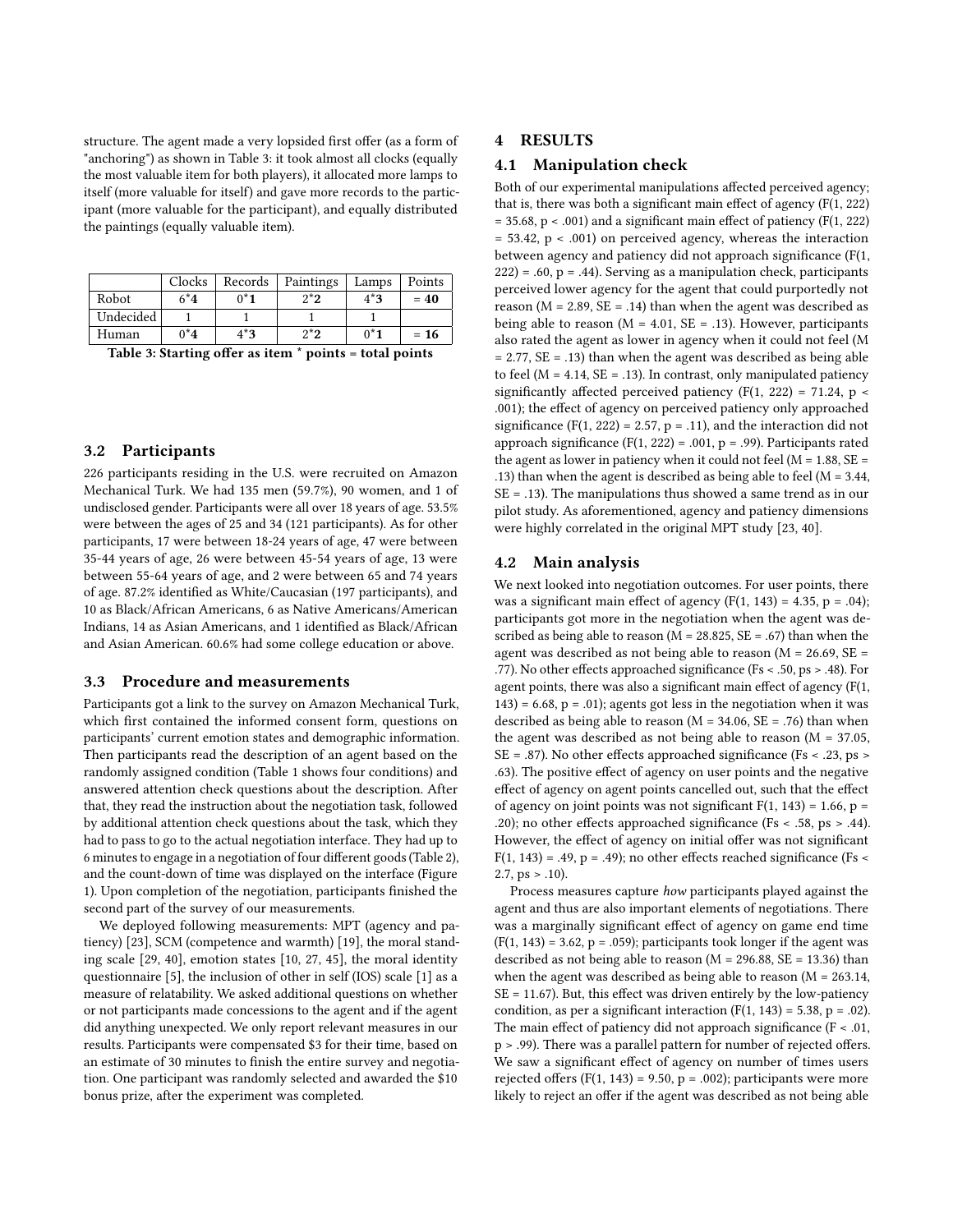to reason ( $M = .72$ ,  $SE = .11$ ) than when the agent was described as being able to reason ( $M = .29$ ,  $SE = .09$ ). However, this effect was again driven entirely by the low-patiency condition, as per a significant interaction (F(1, 143) = 5.85, p = .02). The main effect of patiency did not reach significance  $(F < 2.32, p > .13)$ .

Participants chose to display the happy emoji significantly more when the agent was described as being able to feel ( $M = 1.25$ ,  $SE =$ .18;  $F(1, 143) = 8.14$ ,  $p = .005$ ) than when the agent was described as not being able to feel (M = .88, SE = .20). No other effects reached significance (Fs < 1.92, ps > .17). Likewise, participants also chose to display the surprise emoji significantly more when the agent was described as being able to feel ( $M = .47$ ,  $SE = .07$ ;  $F(1, 143) = 4.54$ , p = .04) than when the agent was described as not being able to feel  $(M = .25, SE = .08)$ . No other effects reached significance (Fs < 1.60, ps > .21). No other effects for any other emoji emotional display reached significance (Fs < 1.95, ps > .17).

There were a few messages that participants sent to the agent (pre-set messages in the UI) that were significantly used. Participants chose to convey the message "it is important that we are both happy with an agreement" more when the agent was described as being able to feel ( $M = .36$ ,  $SE = .06$ ;  $F(1, 143) = 5.18$ ,  $p = .02$ ) than when the agent was described as not being able to feel ( $M = .16$ , SE = .07). No other effects approached significance (Fs < .03, ps > .85). The interaction between agency and patiency significantly affected how often participants chose to convey this message "I gave a little here; you give a little next time"  $(F(1, 143) = 5.18, p = .02)$ . No other effects reached significance (Fs < 2.87, ps > .09). There was also a significant interaction between agency and patiency for this message "This is the last offer. Take it or leave it"  $(F(1, 143) = 3.88, p =$ .05). No other effects reached significance (Fs < .85, ps > .36). No other effects for any other message options reached significance (Fs < 2.17, ps > .14). There were other process related measures that were relevant, but not significant: the effect of agency on number of times users made offers, accepted offers, declared their preferred items, posed queries, and sent messages to the agent.

#### 4.3 Exploratory analysis

We examined the impact of agency and patiency dimensions on competence, warmth, IOS (relatability), and moral standing. Both of our experimental manipulations affected perceived competence, meaning that there was both a significant main effect of agency  $(F(1, 222) = 1.30, p = .002)$  and a significant main effect of patiency  $(F(1, 222) = 19.20, p < .0001)$  on perceived competence, whereas the interaction between agency and patiency did not approach significance (F(1, 222) = .08, p = .77). Participants perceived the agent that purportedly could not reason as lower in competence  $(M = 3.13, SE = .09)$  than when the agent was described as being able to reason ( $M = 3.52$ ,  $SE = .08$ ). However, participants also rated the agent as lower in competence when it could not feel (M = 3.06, SE = .09) than when the agent is described as being able to feel (M  $= 3.59$ , SE = .09). Likewise, both of our experimental manipulations affected perceived warmth; there was a significant main effect of agency (F(1, 222) = 6.71,  $p = .01$ ) and a significant main effect of patiency (F(1, 222) = 4.06,  $p < .001$ ) on perceived warmth, whereas the interaction between agency and patiency did not approach significance (F(1, 222) = .03, p = .86). Participants rated the agent as

lower in warmth when it could not feel  $(M = 2.33, SE = .10)$  than when the agent was described as being able to feel  $(M = 3.20, SE)$ = .10). However, participants also perceived the agent that could purportedly not reason as lower in warmth  $(M = 2.59, SE = .10)$ than when the agent was described as being able to reason  $(M =$  $2.95, SE = .09$ ).

Only manipulated patiency significantly affected psychological distance (IOS) from the agent (F(1, 222) = 29.1,  $p = .002$ ); the effect of agency on IOS and the interaction did not reach significance (Fs < 1.16, ps > .28). Participants reported that they identified with the agent more when the agent was described as being able to feel (M  $= 2.86$ ,  $SE = .16$ ) and that the agent was more distant from them psychologically when it could not feel ( $M = 2.14$ ,  $SE = .16$ ). Only manipulated patiency significantly affected moral standing (F(1,  $222$ ) = 17.81, p < .00001); the effect of agency on moral standing and the interaction did not reach significance (Fs < 1.53, ps > .22). Participants rated the agent as lower in moral standing when it could not feel ( $M = 3.08$ ,  $SE = .16$ ) than when the agent was described as being able to feel ( $M = 4.03$ ,  $SE = .16$ ).

## 5 DISCUSSION

Our focus was on how people played against virtual agents that were designed to have divergent minds. The results on negotiation outcomes and processes, two paradigmatic measures in negotiation research [\[47\]](#page-7-32), overall did not align with our hypotheses. Unlike previous findings that showed both agency and patiency to matter in game outcomes, e.g., the ultimatum game [\[11\]](#page-7-7), we only noted a significant effect of agency, in a different direction than anticipated. Agency did not contribute to greater joint outcomes. Rather, participants scored higher and played shorter games when the agent was portrayed to have high-agency, and they scored lower via longer negotiations with low-agency agents. Joint outcomes hence were insignificant. Participants also did not seek more information from the agent with high-agency. While game points did not hinge on patiency, people did utilize more emotive messages and emojis with an agent with high-patiency.

Emotions matter in how people negotiate [\[4,](#page-7-36) [48\]](#page-7-47). Participants sent emojis and emotionally relevant messages to a high-patiency agent which was described to be affective. Yet, patiency in itself did not affect negotiation results. Rather, it only affected a few process measures. Potentially there was more "noise" for people to interpret when they interacted with high-patiency agents—not only do they have to figure out game mechanics in terms of item values, but people may have assumed that the agents' emotional capacity served a strategic purpose. Additional analyses demonstrated that patiency played a large part in attributing moral standing and relatability (IOS) to an agent. But, how much participants identified with an agent and to what degree they thought the agent had moral standing did not align with how well they played against it.

When an agent that was described to be less cognitively intelligent (low-agency) interacted with participants in a cognitively taxing task (negotiation over goods), participants' assumed "winning" strategy could have drifted from point-based calculations as the time passed or it was initially assumed to not be just about item points. Human-like qualities such as an agent's emotions, moral standing or relatability are in essence, distracting points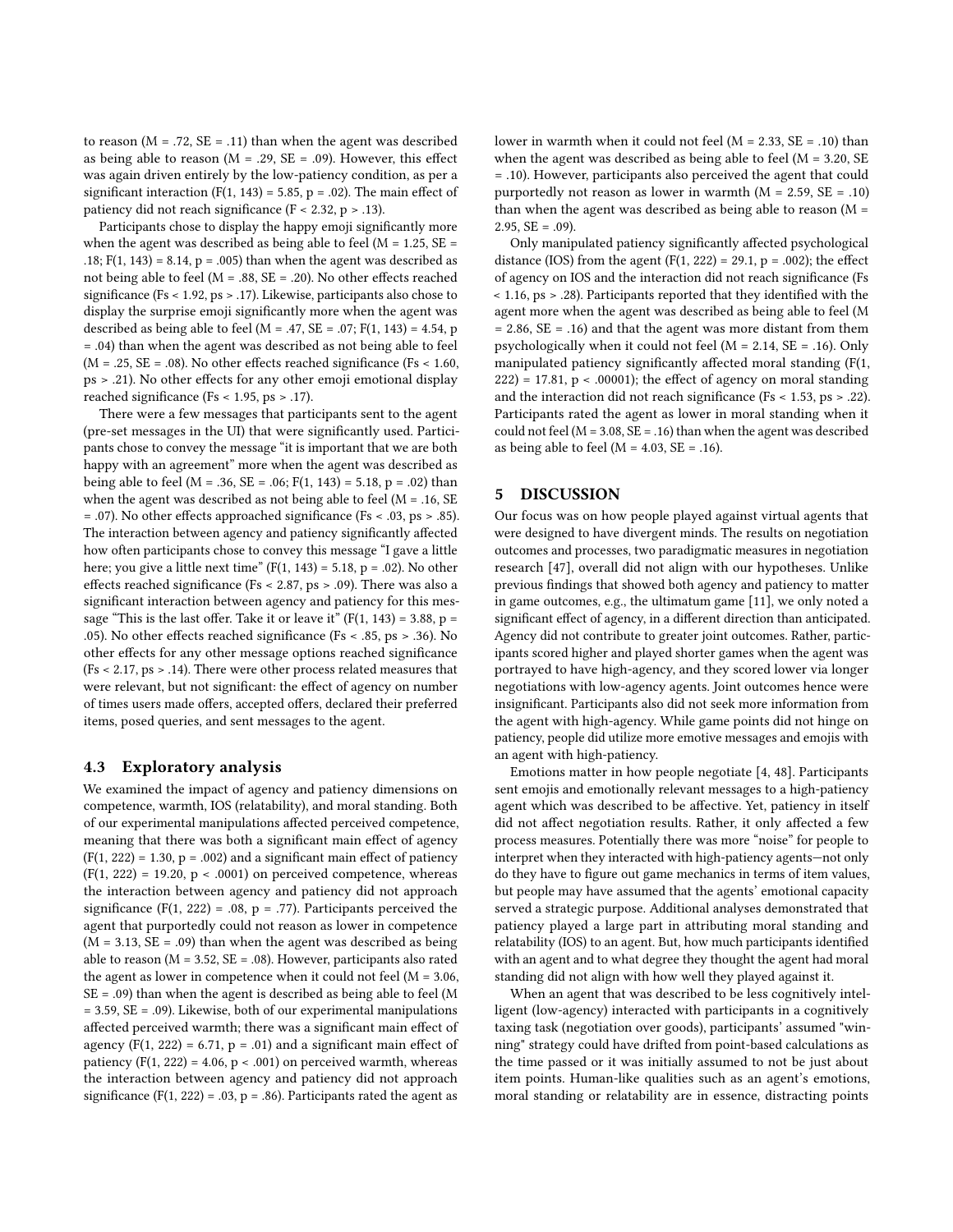when it comes to game mechanics, yet these distractors could have (wrongly) gained greater traction as part and parcel of the game, especially since harm salience regarding a moral patient increases with time pressure [\[24\]](#page-7-48). Agents demonstrating low-agency traits can seem inconsistent with highly agentic tasks like negotiation they partake in, which can mean that people do poorly when they cannot conclude to what degree an agent has a perceived mind.

Negotiations serve as a context for adjusting preconceptions on technological entities' minds. We buttress this on three premises. First, people have preconceived beliefs about virtual agents' minds; agents are seen to have low-order theory of minds [\[23,](#page-7-3) [49\]](#page-7-18) (at least presently) even if people interact with agents socially [\[6,](#page-7-19) [39\]](#page-7-20). Second, the perceived mind of an agent can be adjusted, be it through patiency (affective richness [\[25\]](#page-7-29)) or agency (behavioral intentionality [\[32\]](#page-7-30)). Third, negotiations require cognitively effortful participation that involves theory of mind reasoning [\[14,](#page-7-5) [22\]](#page-7-6), especially when it comes to mixed-motive negotiations [\[14,](#page-7-5) [43\]](#page-7-49). Through negotiations, an agent's behavioral intentionality can be called into question, providing people opportunities to reformulate an agent's degree of conferred mind via agency.

In our experiment, participants' perception of how agents negotiated was the main point, not how agents actually negotiated. All agents appeared to calculatively negotiate, but not with any sophisticated AI; their offer strategies were not affected by emotional communications from players. Agents, however, adjusted their offers if participants communicated about preferences [\[34\]](#page-7-42). Participants were incentivized to do well, i.e., extra monetary compensation for the best player, and were purposefully not provided information on the agent's preferences; communication was necessary to cooperate and compete as an interaction paradigm.

Our approach alluded to differing degrees of agency and patiency over time through descriptions (pre- and in-game- manipulation), dialogs (in-game manipulation), facial expressions (in-game manipulation) and the experimental context (negotiation) in itself was suggestive of agency. The common belief that technological agents have low-agency and patiency [\[23,](#page-7-3) [49\]](#page-7-18) can be solidified or not called into question in an interaction, unless people have reasons to adjust their beliefs, e.g., manipulated behavioral intentionality based on an agent's action [\[32\]](#page-7-30). Thus, the disjointed nature between the low-agency agent's dialogs and descriptions vs. its negotiation style (mixed-motive games often require higher-order theory of mind) potentially called into question what the agent was "up to". The high-agency agent could have been more straightforward to "read" for participants. It negotiated, talked, and was described as if it could have a higher-order mind. But, this manipulation in itself would not necessarily overturn people's belief that an agent has low-agency and low-patiency compared to them.

An agent that calculates offers or talks in an overly logical fashion ("Spock-like") is not granted high-agency by default. An agent that smiles or frowns is not granted high-patiency by default. These manipulations alone do not greatly challenge people's notion that they are interacting with a mere machine. Our high-agency agent did poorly against participants that do have a higher degree of mind. Our low-agency agent did well against participants, over time. When we cannot easily guess what an agent desires or intends to do, i.e., predict its intentional stance [\[15\]](#page-7-9), we can exercise our higher degree theory of mind, investigating and questioning the bias we

hold as a fact—the inability of technology to have a human-like mind.

We note that human-agent negotiations can greatly aid research on mind perception. There are potential areas for broadening future research, such as processes that challenge people's steadfast beliefs about forms of technology. Specifically, we recommend a thorough look at how the mind is judged on continuous dimensions of agency and patiency as there are tiered degrees of having a mind. If so, to treat agency and patiency as discrete dimensions in designing virtual agents, e.g., agency as random vs. intentional actions, and patiency as facial expressions vs. no expressions in a simple game [\[11\]](#page-7-7), or to test these dimensions without interactive conversations, e.g., computational approaches to modelling agents' minds without conversational assessments [\[14\]](#page-7-5), leaves much out when the combination of mind perception and human-agent negotiation as conjoined research areas can richly inform each other.

One novel implication is that mind perception may require theoretical revisions to account for interactive opinion formation about an agent's mind; negotiations provide a contextually different framework than a single instance evaluation of an agent's mind. MPT focuses more on the latter case. Minds of various beings were judged through a survey; it is about people's pre-existing beliefs at a single point in time [\[23\]](#page-7-3). The novelty of our study is that people seem to be revising their opinion of the agent's perceived mind; the human attribution of seeing a mind in a machine may be misguided, but people can question their own beliefs through an interaction. Negotiations are potentially one of many interactive paradigms that can better enlighten us on how people assess agents that display different degrees of having a mind in different ways over time. More relevantly, exploring other types of negotiations, e.g., purely integrative or distributive negotiations, can reveal in what ways an agent's perceived mind impact people as they attempt to understand whether or not a social agent is also an intentional agent.

### 6 CONCLUSION

We are far from having virtual agents that are truly intentional actors like humans. But, the degree to which agents are perceived to have agency and patiency can be observed via human-agent interactions. Through negotiations, we caught a glimpse of how people react when they encounter agents that behave counter-intuitively, e.g., negotiating in an agentic manner without prescribed agentic traits, as manipulated via dialogs and descriptions. The results show that participants got more points against an agent with high-agency. In contrast, they did worse, took longer to play, and rejected more offers from a low-agency agent, as influenced by patiency. Patiency resulted in more emotional expressions from participants to the agent; people engaged more with emotional signals (emojis, messages). People also granted higher moral standing and related more to the agent when it was described to have patiency. We conjecture that a virtual agent that sends unclear or mismatched signals that people have to interpret during a complex interaction like negotiation can lead them to reconsider manipulated mind perception dimensions. What we can conclude is that in attempting to comprehend a virtual negotiator's "mind", people react to its rational and emotional capacities in divergent ways, leading to noticeable differences in how they behave.